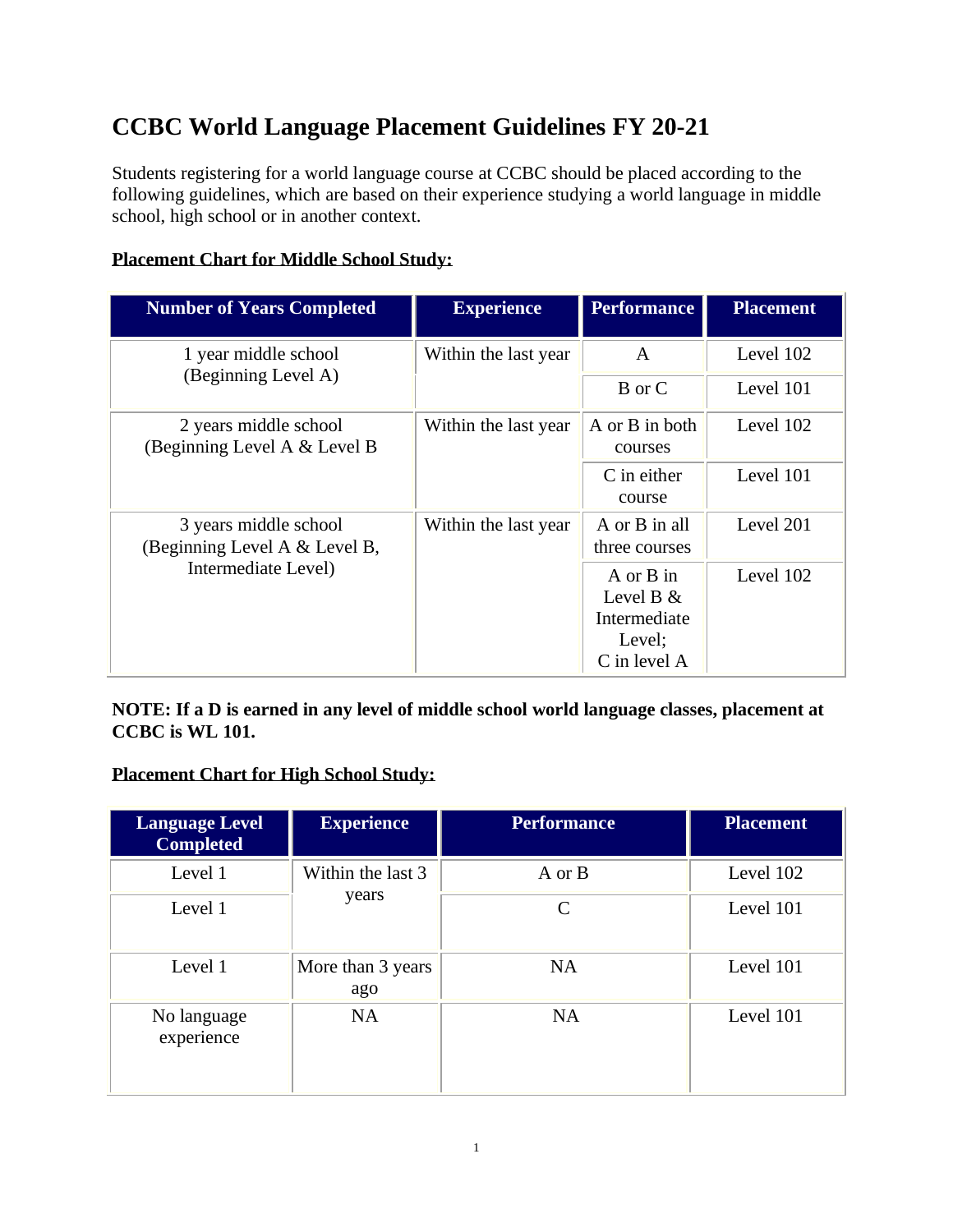| Level 2 | Within the last 3        | A or B in both levels                     | Level 201        |
|---------|--------------------------|-------------------------------------------|------------------|
| Level 2 | years                    | C                                         | Level 102        |
| Level 2 | More than 3 years<br>ago | Contact the World Language<br>Coordinator | To be determined |
|         |                          |                                           |                  |
| Level 3 | Within the last 3        | A or B in all three levels                | Level 202        |
| Level 3 | years                    | C in Level 2 or Level 3                   | Level 201        |
|         |                          | C in two or more levels                   | Level 102        |
| Level 3 | More than 3 years<br>ago | Contact the World Language<br>Coordinator | To be determined |
|         |                          |                                           |                  |

| Level 4 (and above) | Within the last 3        | A, B or C in all four levels              | Level 202        |
|---------------------|--------------------------|-------------------------------------------|------------------|
|                     | years                    |                                           |                  |
| Level 4 (and above) | More than 3 years<br>ago | Contact the World Language<br>Coordinator | To be determined |

# **NOTE: If a D is earned in any level of high school world language classes, placement at CCBC is WL 101.**

**NOTE:** Students who have completed world language study in both Middle School and High School should speak to the World Language Coordinator on their campus about their placement.

Students may have studied a world language at another college. Prior to registering for a world language course at CCBC, students must provide transcripts from high school or college (documenting courses completed and grades received) or demonstrate to the discipline coordinator the appropriate level of proficiency needed to enroll in a level above 101.

Students with two or more years of world language study at the high school level should not register for the 101 level of that language. The 101 level of any world language course is designated for:

- introductory students (who have no prior experience with the language)
- students with fewer than two years of language study
- students who have not studied or used the language in three or more years
- students who experienced challenges with world language courses in high school and received grades of Cs and Ds.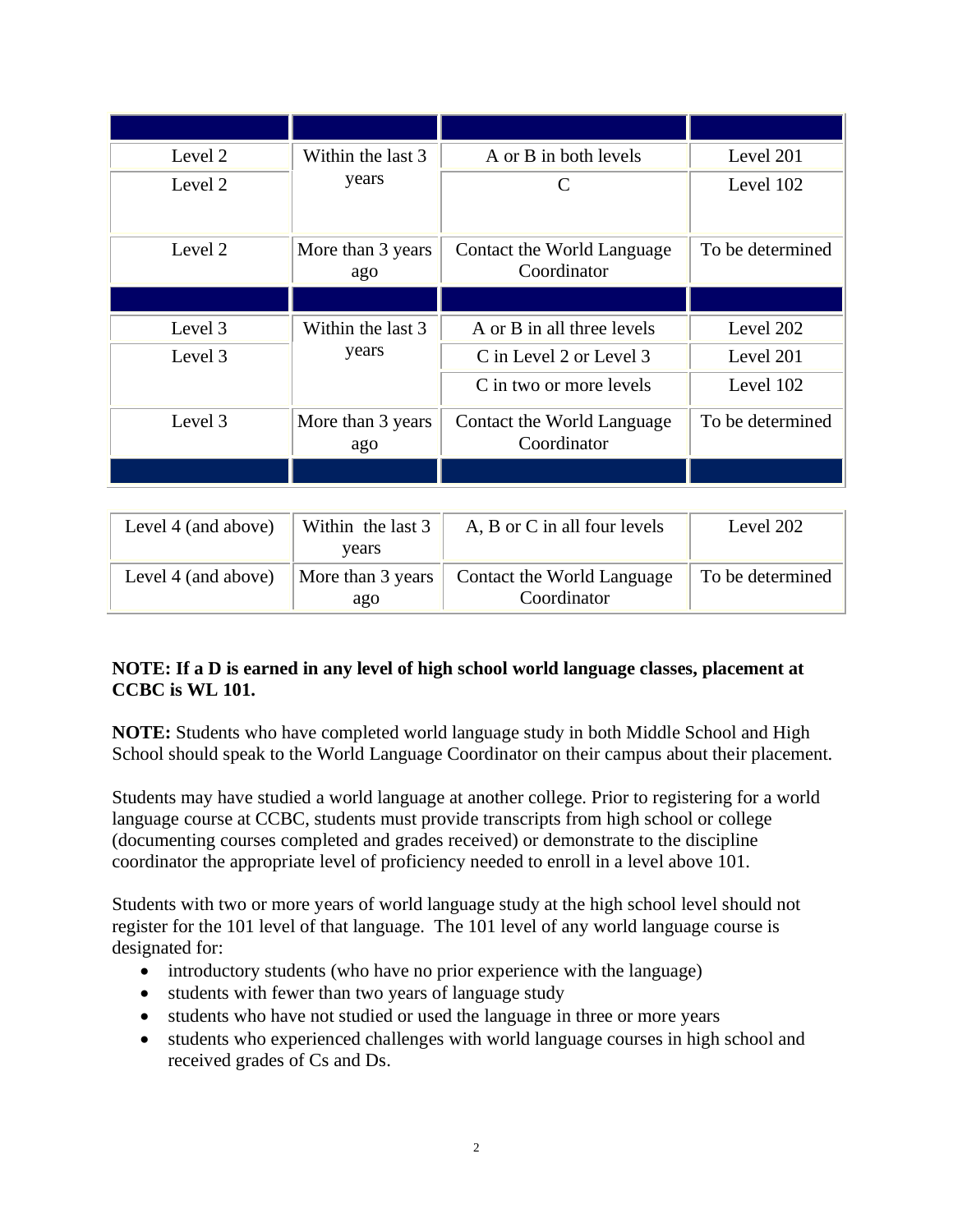Students who want to register for the 102, 201or 202 level of a language must provide a high school transcript.

Students who are unsure about which level would be most appropriate should contact the discipline coordinator on their campus. The table above serves as a guide only; other factors may influence students' placement at CCBC.

Students registering for online or blended world language courses should understand how an online learning environment functions. Students must have daily access to a computer.

### **Native Speakers:**

Native speakers of a language should not enroll in 101, 102 or 201 level courses in languages in which they are native or proficient. Students who wish to earn credits in a language in which they are proficient should do one of the following:

- Take the CLEP exam (see below) (available for French, German and Spanish only).
- Enroll in the 202 level of the language.
- Inquire about earning credit by exam (available for Arabic, Chinese, Italian, Japanese and Russian only).

### **Heritage Speakers:**

Heritage Speakers are students who were raised in a home where a non-English language is spoken, who speak or understand the language, and who are to some degree bilingual in English and the language (Valdés, 2000).

Heritage speakers who have not studied the language in high school should speak to a World Language Coordinator about their placement.

#### **Advanced Placement (AP):**

Students with a score of 3 on Advanced Placement (High School) in any language offered by CCBC will receive 6 credits of world language courses (101 and 102).

Students with a score of 4 or 5 on Advanced Placement (High School) in any language offered by CCBC will receive 9 credits of world language courses (101, 102 & 201).

CCBC's Advanced Placement Guidelines are below:

[http://www.ccbcmd.edu/Resources-for-Students/Academic-Advisement/Prior-Learning-](http://www.ccbcmd.edu/Resources-for-Students/Academic-Advisement/Prior-Learning-Assessment/Advanced-Placement.aspx)[Assessment/Advanced-Placement.aspx](http://www.ccbcmd.edu/Resources-for-Students/Academic-Advisement/Prior-Learning-Assessment/Advanced-Placement.aspx)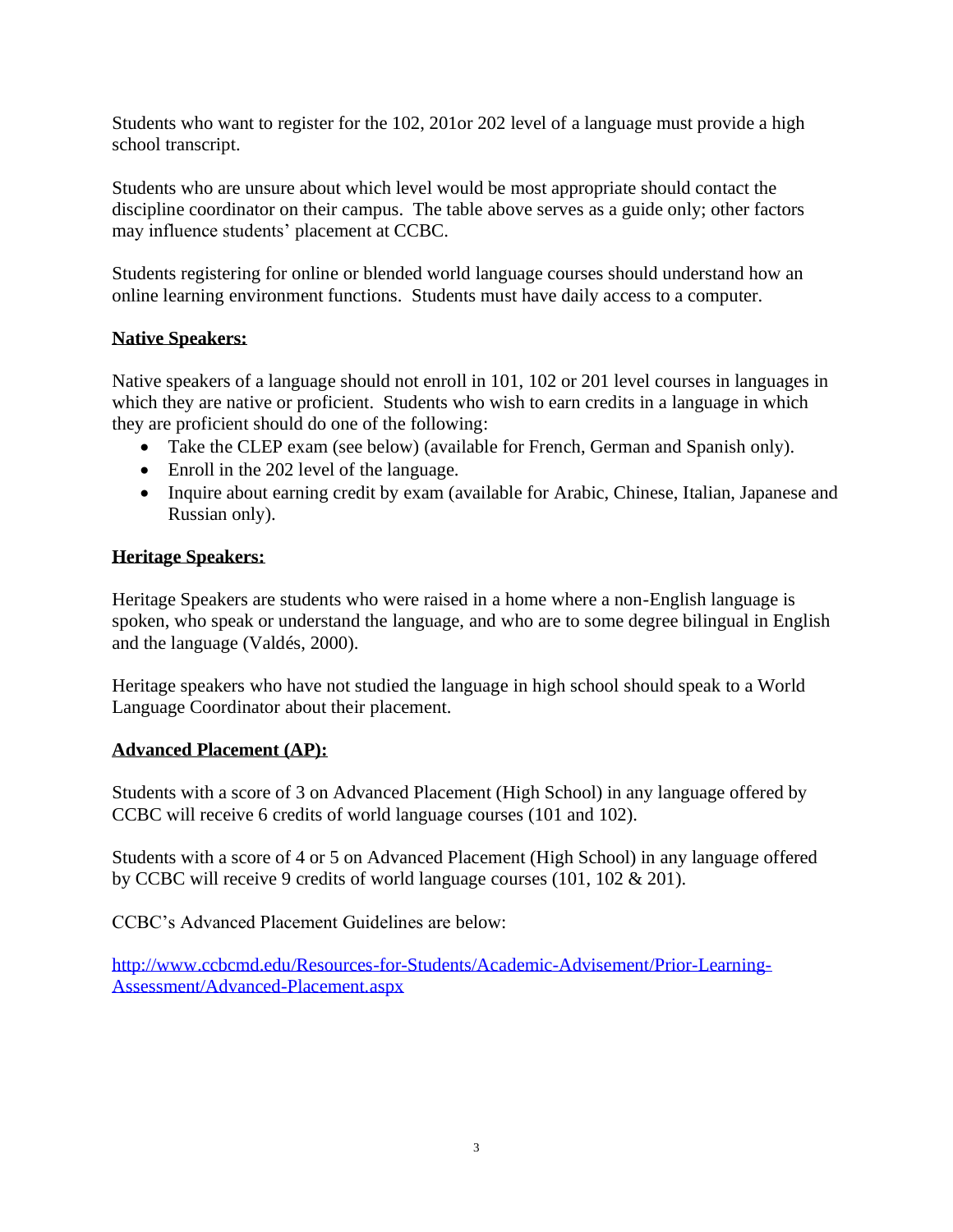## **College Level Examination Program (CLEP):**

Students who have not studied a world language in a U.S. high school may have developed proficiency/fluency in a language due to other life experiences. These students may take the CLEP to receive credit for prior knowledge. Native speakers of a language may also take the CLEP to receive credit for prior knowledge. The CLEP is only offered for French, German and Spanish. Students interested in the CLEP should visit the Testing Center on their campus.

CCBC's CLEP guidelines for world languages are based on ACE (The American Counseling on Education) recommendations:

### **Spanish**

- Six (6) semester hours of credit for mastery of Level 1 content (a score of 50).
- Nine (9) semester hours of credit for mastery of both Levels 1 and 2 (a score of 63).

### CCBC also accepts CLEP's **Spanish with Writing** Levels 1 and 2.

- Six (6) semester hours of credit for mastery of Level 1 content (a score of 50).
- Twelve (12) semester hours of credit for mastery of Level 2 content (a score of 65).

#### **French**

- Six (6) semester hours of credit for mastery of Level 1 content (a score of 50).
- Nine (9) semester hours of credit for mastery of both Levels 1 and 2 (a score of 59).

#### **German**

- Six (6) semester hours of credit for mastery of Level 1 content (a score of 50).
- Nine (9) semester hours of credit for mastery of both Levels 1 and 2 (a score of 60).

For more details about how to study for the CLEP exam please visit the College Board website at: <https://clep.collegeboard.org/world-languages>

Information about the CLEP Examination is available on CCBC's website:

[http://www.ccbcmd.edu/Resources-for-Students/Academic-Advisement/Prior-Learning-](http://www.ccbcmd.edu/Resources-for-Students/Academic-Advisement/Prior-Learning-Assessment/CLEP-Examination.aspx)[Assessment/CLEP-Examination.aspx](http://www.ccbcmd.edu/Resources-for-Students/Academic-Advisement/Prior-Learning-Assessment/CLEP-Examination.aspx)

#### **Credit-by-Exam:**

Students who have not studied a world language in a U.S. high school may have developed proficiency/fluency in a language due to other life experiences. In such cases, students are encouraged to enroll in the 201 or 202 level of that language. However, if a student prefers to earn credits without enrolling in a course, departmental credit-by-exam may be earned.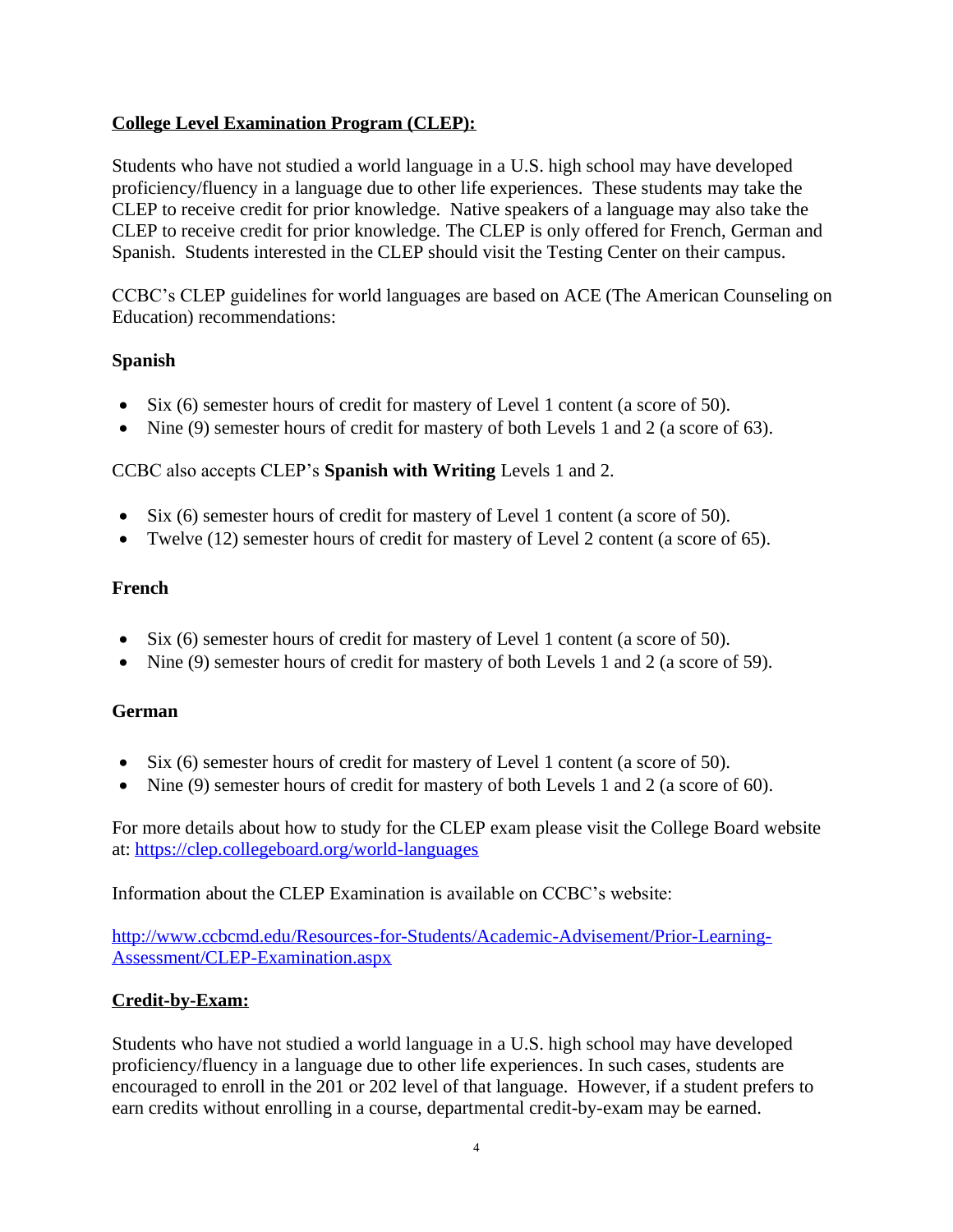- Students may take the 201 or 202 level final exam for the following languages: Arabic, Chinese, Italian, Japanese, and Russian (languages offered for which CLEP is unavailable).
- Students must first complete the *Request for Approval form for Credit by Exam*, identify all credits they wish to earn (students may also earn credits for the 101 and 102 level courses through credit-by-exam if they pass the 201 or 202 level course with a C or better), and pay a non-refundable fee, which is assessed at ½ the Baltimore County tuition rate per credit. Exams will not be administered until payment is made.
- Students may then attempt the final exam for the 201 or 202 level course. Students must pass the final exam (written and oral components) with a C or better in order to earn credits.
- Requests to earn world language credits by exam must be made one semester before the semester during which the student wishes to earn credit. Credits cannot be earned during the semester in which the request is made.
- Students should contact the World Language Discipline Coordinator to initiate this process.

# **Articulation Agreement:**

Students who studied a world language at a high school in Maryland may be permitted to place into World Language 102, 201 or 202 at CCBC (please refer to the Placement Chart on page 1 for guidance). Upon completion of World Language 102, 201 or 202 with a C or better, the student will receive academic credit for lower level World Language courses if desired. To start the articulation process, the student is responsible for submitting their high school transcript to Emilie Cherry at [echerry@ccbcmd.edu.](mailto:echerry@ccbcmd.edu) Please refer to the Articulation Agreement of Maryland Public Schools/The Community College of Baltimore County (CCBC) World Languages on CCBC's website.

## **Independent Studies:**

## **Independent studies are generally not offered in world language courses.**

Please note that starting in fall 2017, CCBC no longer offers a World Language Transfer Pattern. Students who declared a transfer pattern prior to July 2017 and need an independent study to complete the pattern should contact the discipline coordinator on their campus. In such cases, an independent study can be requested for the 201 or 202 level of a world language course (and the 102 level of the language if it is not offered in a face-to-face format). An independent study requires the same amount of work as a face-to-face class. An independent study will **only be considered** under the following circumstances:

- The student declared a World Language Transfer Pattern prior to July 2017. Documentation must be provided.
- The student is in good academic standing (not on academic probation).
- The student requesting the independent study has completed the prerequisite world language courses.
- The course for which an independent study is requested:
	- a. was not offered, either in a face-to-face, blended or online format, on any campus within the past two semesters/sessions; and